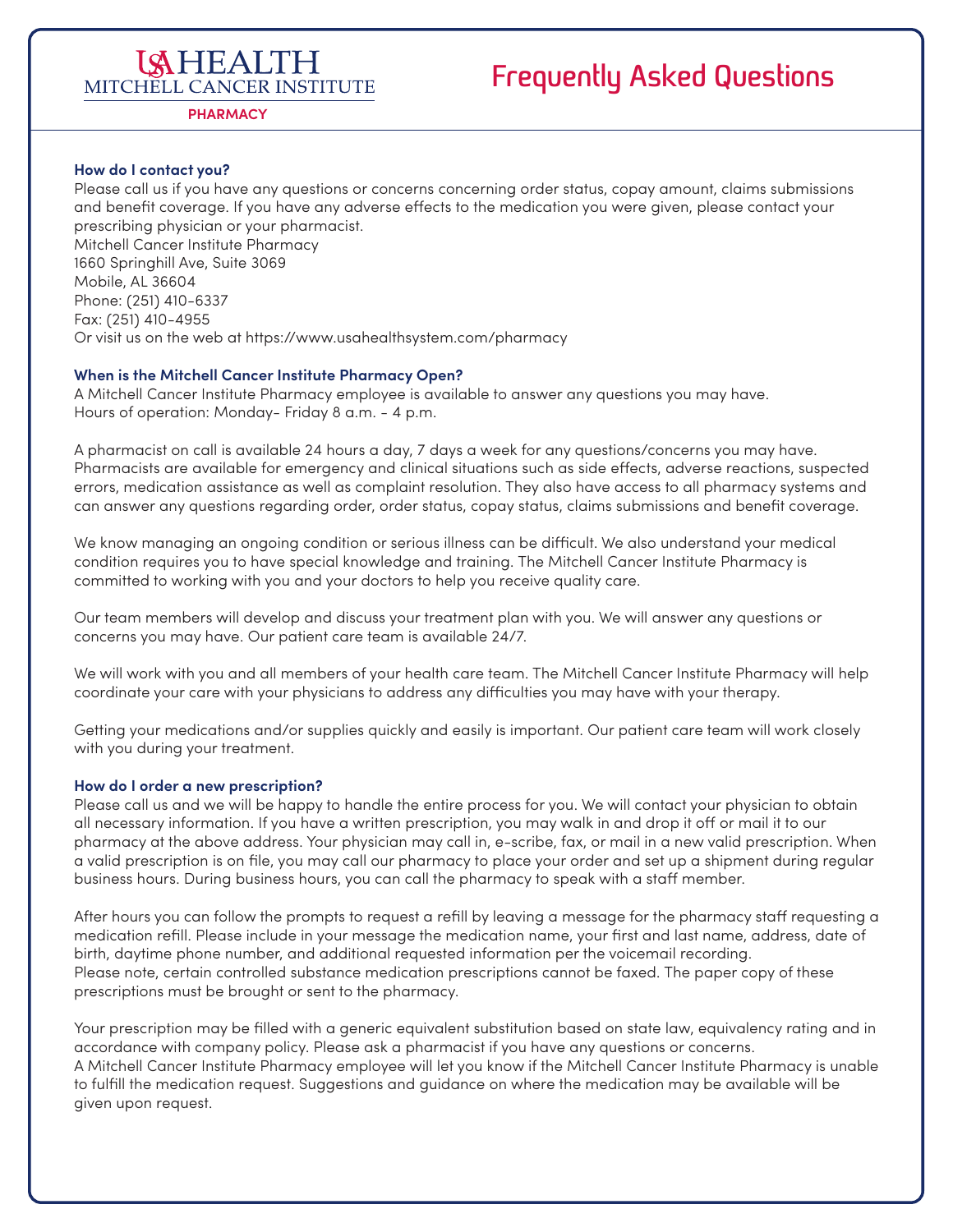### **ISHEALTH** MITCHELL CANCER INSTITUTE

## **Frequently Asked Questions**

#### **PHARMACY**

#### **How long does it take to receive my prescription?**

 delivery time. If the processing time is delayed longer than 24 hours, we will contact you to notify you of your Our standard processing time at the Mitchell Cancer Institute Pharmacy is less than 24 hours. This does not include options, so you don't go without your medication.

 to unforeseen circumstances, a Mitchell Cancer Institute Pharmacy employee will help determine the best way to A Mitchell Cancer Institute Pharmacy employee will immediately let you know if there are any issues that may delay fulfllment such as prior authorizations or quantity limits imposed by your insurance company. The Mitchell Cancer Institute Pharmacy employees will work with you and your physician to try and obtain any prior authorizations completed as quickly as possible. If your insurance company will not allow a quantity override due get the medication you require.

Medications are sent via FedEx. Priority Overnight is available or required for some medications. Prescriptions are shipped Monday through Thursday for next-day delivery. Medication delivery is a complimentary service at no additional charge to you.

 coordinate with you to schedule the most convenient delivery time to ensure your availability to sign for the All medications will require your signature for delivery. A Mitchell Cancer Institute Pharmacy staff member will prescription.

#### **How do I refll my prescription?**

The Mitchell Cancer Institute Pharmacy will call to schedule your refill order a week or so before you should run out of medication.

If you run out prior to the Mitchell Cancer Institute Pharmacy contacting you, or you would like to go ahead and order your refll, please contact us. Please have your prescription number(s) available to place your order.

Please let a Mitchell Cancer Institute Pharmacy employee know if you have run out of reflls and would like a call to your physician to be made for a new prescription.

Please remember to always inform the Mitchell Cancer Institute Pharmacy and the Patient Management Program of any insurance, address or health changes.

 order can be expedited. If you cannot wait for a shipment, you may ask about having your prescription transferred to a local pharmacy. The prescription can be transferred back to the Mitchell Cancer Institute Pharmacy the next If you need your prescription immediately, please let a Mitchell Cancer Institute Pharmacy employee know so your time it is needed.

#### **What do I do if there is a drug recall on my medication?**

The Mitchell Cancer Institute Pharmacy follows the drug recall guidelines created by the FDA, drug manufacturers, drug distributors, and/or state and federal regulatory agencies. The Mitchell Cancer Institute Pharmacy will contact you and your prescriber in the event of an FDA Class I recall. For lesser recalls, The Mitchell Cancer Institute Pharmacy will contact your prescriber or your health plan.

#### **How much will my prescription cost?**

 If you are unable to aford the out-of-pocket cost for your prescription, the Mitchell Cancer Institute Pharmacy Prescription costs will vary depending on your insurance. Because drug pricing can change daily, a fnal determination of your copay cost cannot be made until your claim is processed. You may also call the Member Services phone number on your prescription insurance card to get the most current information. will work to identify co-pay card assistance, patient assistance programs, or other support and/or charitable organizations.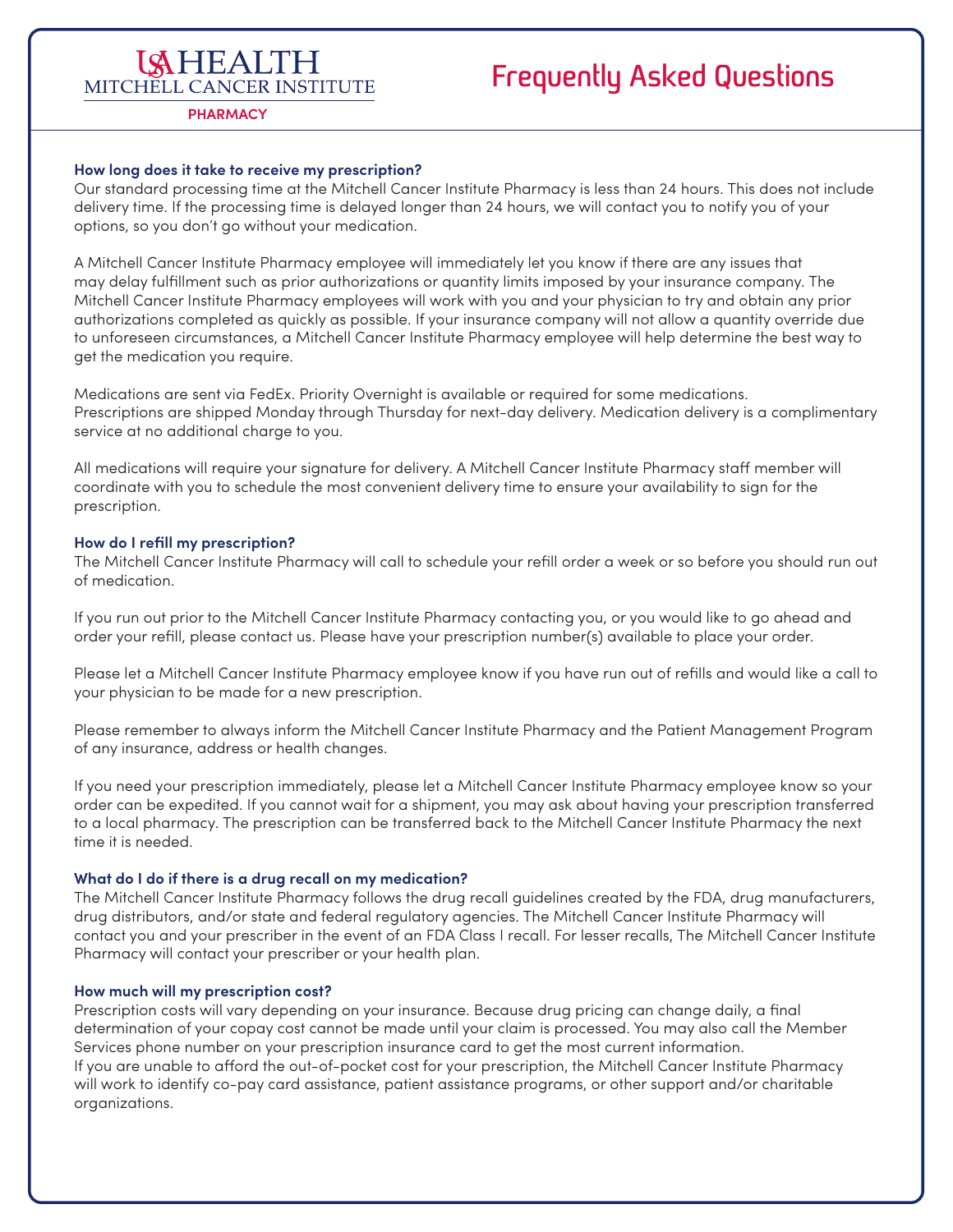### **LAHEALTH** MITCHELL CANCER INSTITUTE

## **Frequently Asked Questions**

**PHARMACY**

The cost may also vary depending on the quantity of the medication. Your prescription will be flled for medication that the physician prescribes. Please be sure to advise your physician to prescribe for the maximum amount/day supply allowable by your insurance coverage (Days allowed may vary by plan).

 If you have Medicare Part D drug coverage, the cost of your prescription will change signifcantly as you meet your deductible and initial copay, progress through the "donut hole" and reach total out-of-pocket expense. Patient Care Coordinators can assist you in determining and understanding your options. Visit our website to learn more about these services.

#### **How can I pay for my prescription order?**

The Mitchell Cancer Institute Pharmacy accepts all major credit cards, check, cash, or money orders. If you are mailing payment, please do not mail cash.

#### **What if the Mitchell Cancer Institute Pharmacy is out of network with your insurance?**

If your insurance company considers the Mitchell Cancer Institute Pharmacy an out-of-network pharmacy, an explanation of the medication cost will be provided in writing at the time of dispensing or if requested by the patient.

#### **Can I return my medication?**

Most prescription medications cannot be returned to the pharmacy. If you suspect your medication is defective, please call the Mitchell Cancer Institute Pharmacy.

#### **How can I safely dispose of my medications?**

Visit the website below to view a list of medications that can safely be fushed down the toilet or see the handouts given in the welcome packet:

<http://www.fda.gov/Drugs/ResourcesForYou/Consumers/BuyingUsingMedicineSafely>/ EnsuringSafeUseofMedicine/SafeDisposalofMedicines/ucm186187.htm

 If your medication is not on this list, please see the handout included in your Welcome Packet on how to properly dispose of your unwanted or expired medications.

You will be notifed by a Mitchell Cancer Institute Pharmacy employee if there is a recall on your medication and given instructions on what to do.

#### **What is the Patient Management Program?**

The Patient Management Program is included at no cost to you, and you are automatically enrolled as a patient of the Mitchell Cancer Institute Pharmacy. You may opt out at any time by calling the pharmacy.

Pharmacists will work with you on any problems, concerns or questions you may have regarding your medication therapy. Issues discussed include disease overview, medication, dose, dose frequency, interactions, side efects, physical assessments and coordination of care with your physician when appropriate, etc.

 make informed decisions regarding what is best for you as the patient. The potential health benefts of this program include management of side efects, improved overall health, increased disease and medication education and awareness, increased medication compliance and when coordination of care with your physician is necessary. Your pharmacist will have all the information needed to help

The potential limitations of this program are dependent on you as the patient. You must be willing to follow the directions of your physician and pharmacist, be compliant with taking your medication and willing to discuss the details of your disease, medical history and current practices with your pharmacist to provide a full understanding of the situation.

 its Patient Management Program. A good relationship between your physician and your pharmacist will beneft Please let your physician know you are a patient of the Mitchell Cancer Institute Pharmacy and are enrolled in everyone involved in your care.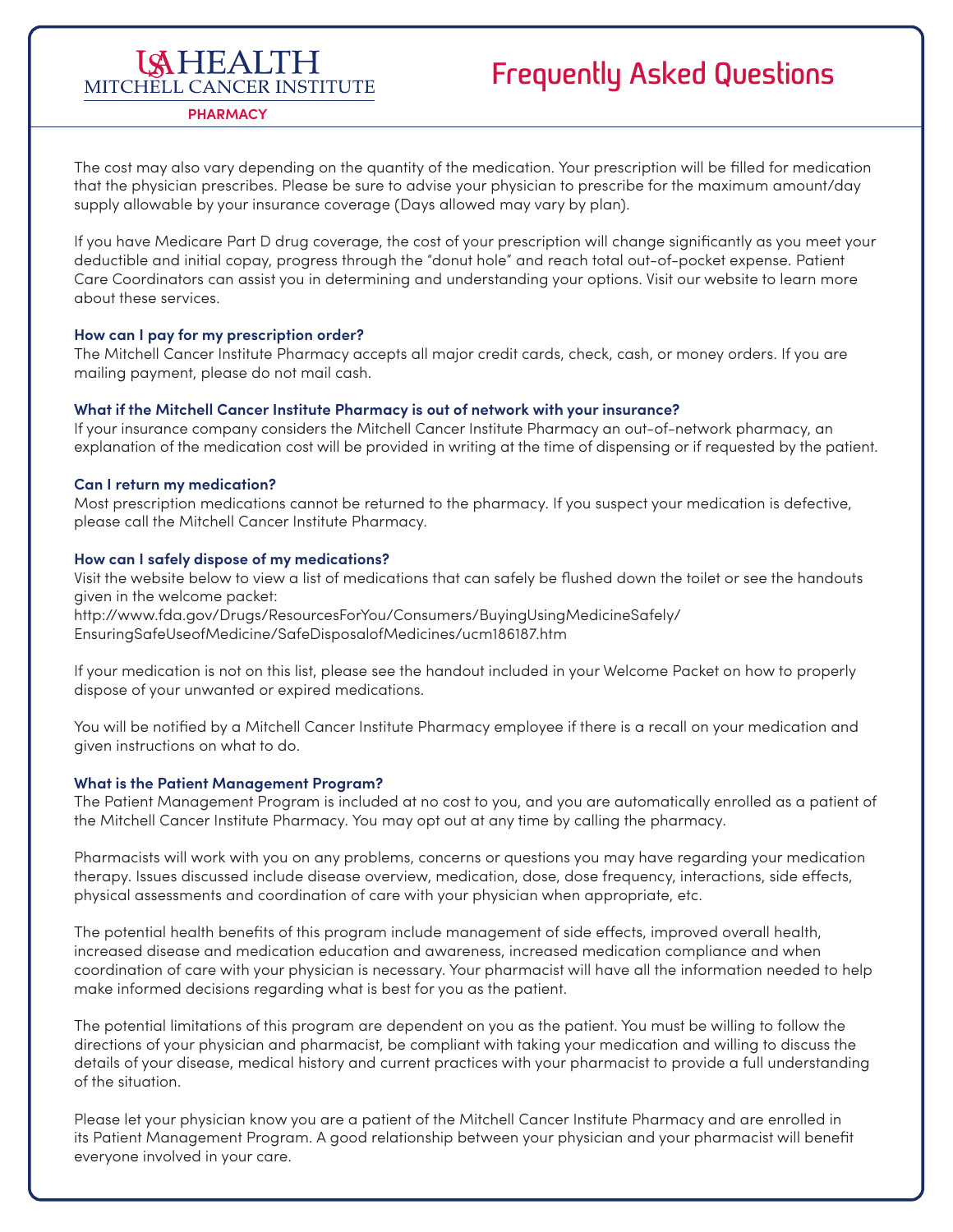## **Frequently Asked Questions**

### MITCHELL CANCER INSTITUTE **PHARMACY**

**ISHEALTH** 

To contact the Patient Management Program, please call the Mitchell Cancer Institute Pharmacy.

#### **When should I contact the pharmacy?**

- Your address, telephone number or insurance information has changed.
- You have questions regarding the status of your prescription.
- You have concerns regarding how to take your medication.
- You would like additional information regarding your plan for therapy.
- If you suspect an error in shipping or dispensing has occurred.
- If you suspect the medication has been recalled by the FDA.

You should also contact us with any other questions or concerns. Our staff is happy to assist you with your specialty pharmacy needs, including:

- Working with another specialty pharmacy to get your medications delivered.
- Helping you get access to medications during an emergency or disaster.
- Providing you with tools to manage your therapy, including educational materials and consumer advocacy support.

#### **Emergency Preparedness Information**

The Mitchell Cancer Institute Pharmacy plan for when a disaster occurs. Disasters include a fre to our facility, chemical spills, major weather events and evacuations. Our goal is to continue to service your needs. If there is a threat of disaster or severe weather, contact us for to ensure you have an adequate supply of your medications.

 available to continue to make sure we can serve you. While unlikely, there may be times when we cannot meet your Follow directions from the authorities in your area. The Mitchell Cancer Institute Pharmacy will use every resource needs because of an emergency. In these situations, you must use your local rescue or medical facility. Please read the guide below to guide you in case of an emergency or disaster:

- If you live nearby and usually pick up your medications from our pharmacy and we cannot get your medication to you, we will transfer your medication to a local pharmacy of your choice.
- If we cannot reach you or you cannot reach the pharmacy, please follow your local news for help.
- Make sure we have an emergency contact number so we can reach you.

#### **How can I access consumer advocacy services?**

 The Mitchell Cancer Institute and the MCI Specialty Pharmacy welcome the opportunity to care for you. Our goal is to create and foster relationships. These relationships establish the foundation for patient access and facilitate opportunities for physician collaboration in the clinical care of oncology patients.

Our multi-disciplinary team includes regionally and nationally recognized clinical experts in the oncology feld who collaborate on individualized cancer care plans.

Our clinical experts include:

- The largest academic fellowship-trained medical oncology practice in the region
- Cancer site-specifc medical, surgical and radiation oncologists coordinating with diagnostic and interventional radiologists in cancer care through bi-weekly interdepartmental tumor board meetings
- The only gynecologic oncology practice in the area
- Oncology nurse navigators assigned to all patients, providing resources based on diagnosis and coordination of care from frst appointment to survivorship
- • Specialty pharmacy for oral oncolytics led by our onsite oncology PharmD who educates, dispenses and monitors patients on oral chemotherapies